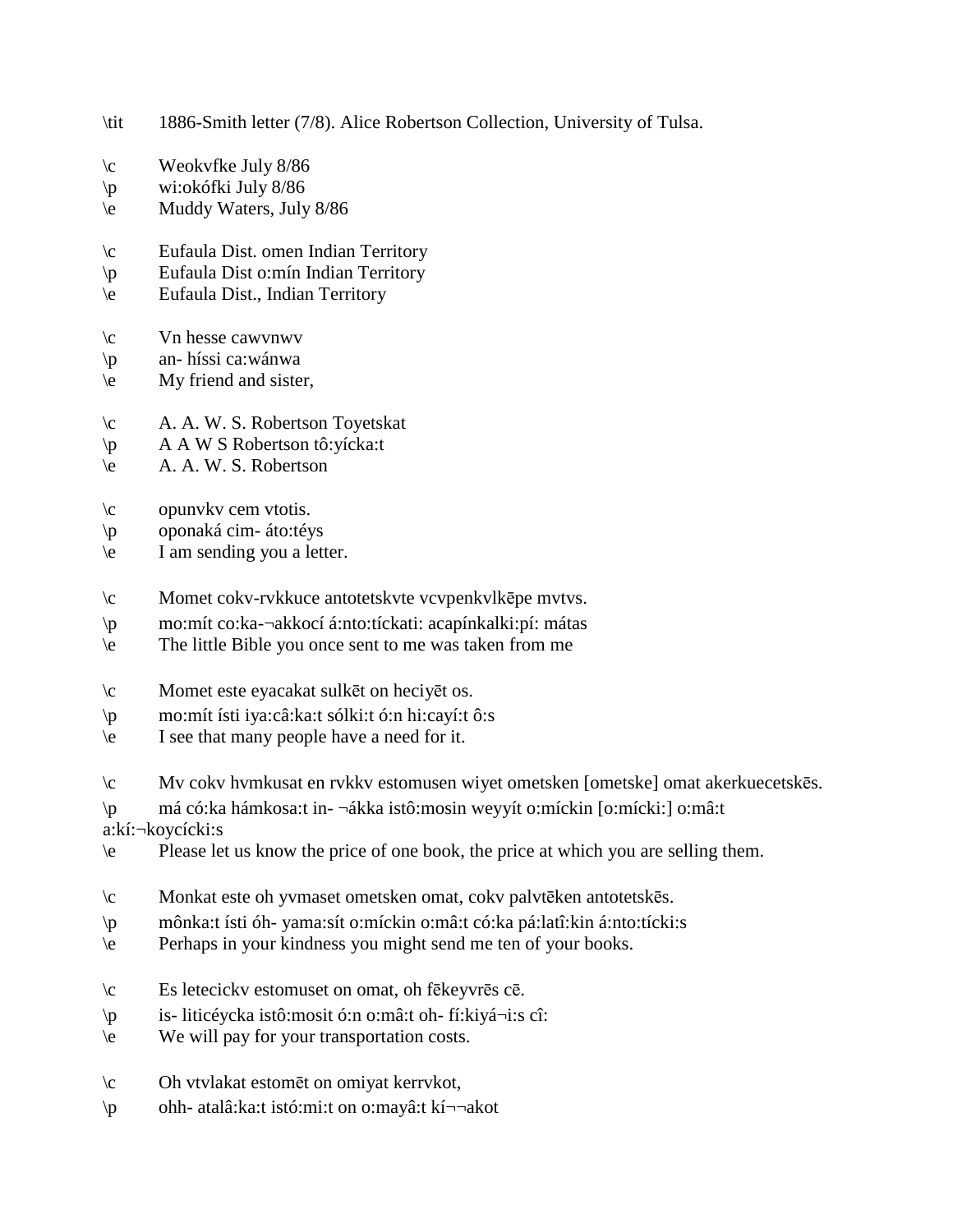## \e Furthermore, I do not understand

- \c cokv tis cem vtotvkat hofone-mahēt ont omis,
- \p có:ka -teys cim- atotáka:t hofoni-má:hi:t ônt o:mêys
- \e why I have not written to you for such a long time
- \c estonkon vc vkerricet,
- \p istónkon ac- aki¬¬êycit
- \e but you must be thinking of me
- \c cokv-rvkkon antotetsken heciyat vc afvckēt omemvts.
- \p co:ka-¬ákkon á:nto:tíckin hi:cayâ:t ac- a:fácki:t o:mimáts[?]
- \e because you sent me a Bible which made me very happy.
- \c Cawvnwv vc vkerricēt likvcukes komiyēt os.
- \p ca:wánwa ac- aki¬¬éyci:t lêykacókis ko:mayí:t ô:s
- \e I realized that my sister was thinking of me.
- \c Momet cehecvkot,
- \p mo:mít cihícakot
- \e Though I may not see you
- \c cokv cem vtotvkon omēto estomis,
- \p có:ka cim- atotáko:n o:mí:to: istô:meys
- \e nor write to you
- \c ce hosvkotayē.
- \p ci- hósako:tâ:yi:
- \e I can never forget you.
- \c Hesaketvmesē Maskoke em punvkv ohyvtēkē, se naoricē, en herometskat oh merrekvs.
- \p hisa:kitamisí: ma:skó:ki im- ponáka óhyati:kí: si:- ná:o¬eycí: in- hi¬ómícka:t[?] oh-

mí¬¬ikas

- \e May God bless your sincere efforts in translating the Muskoke language.
- \c Hesaketvmesē Eppuce Cesvs Klist iterropottēn herkvt ecepakekvs.
- \p hisa:kitamisí: ippocí cí:sas kláyst eyti¬opó:tti:n hí¬kat icipá:kikas
- \e Through Jesus Christ, the Son of God may you be blessed.
- \c Vnokeckvn ecepakekvs.
- \p anokíckan icipá:kikas
- \e Love be with you
- \c Cem etecakketv, Rev. Wesley Smith